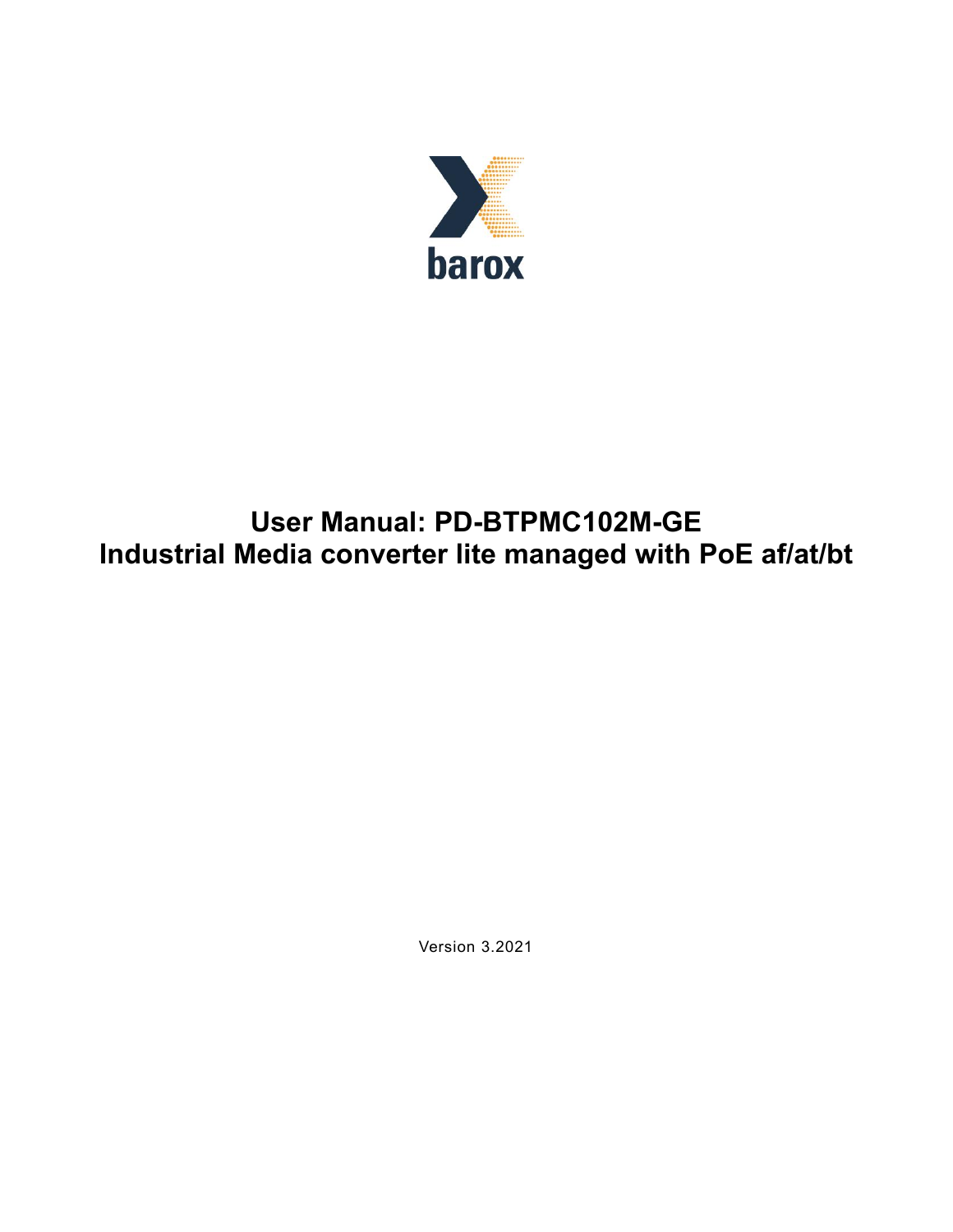

# **Introduction**

The Lite Managed Industrial GbE Fiber-to-Ethernet 802.3bt PoE media converter PD-BTPMC102M-GE is equipped with 2-port 10/100/1000 Base-TX IEEE 802.3bt PoE standard to transmit data and power between 1000 Base-FX Fiber and 10/100/1000BASE-T(X) Ethernet interface. The PD-BTPMC102M-GE delivers up to 120 watts of power output to PDs. With ultra-compact hardened design and dual DC power inputs, the PD-BTPMC102M-GE offer power protection for redundancy and operate in extremely harsh conditions.

Featuring an extended operating temperature range of -40 to 75C, the PD-BTPMC102M-GE come with efficient web-based management interface to help quickly evaluate the PoE status and the power usage in hazardous environments as well as to flexibly configure the PoE output budget at remote site. The PD-BTPMC102M-GE also provides an optional entry-level central network management software (ISMS One), which includes dashboards, configuration settings, and MQTT publish, allowing the administrator to manage centrally for easily deploying, controlling and monitoring.

Supporting Link Fault Pass-Through (LFPT) function via DIP switch setting, the PD-BTPMC102M-GE enables the uplink device to get the failed link information if the downlink device fails. Built-in relay output warning, the PD-BTPMC102M-GE prevents damage and loss from power failure and port link down. The Lite Managed Industrial GbE Fiber-to-Ethernet 802.3bt PoE media converter PD-BTPMC102M-GE enable reliable high data transmission speed and stable long distance network communication in a variety of industrial environments.

# **Features**

- ⚫ 2-Port 10/100/1000 Base-TX RJ45 IEEE 802.3bt
- ⚫ Deliver up to 90W/120W of Power Output (Managed Power).
- Terminal block and DC Jack for redundant DC power inputs.
- 40 to 75°C operating temperature range.
- Support Link Fault Pass-Through (LFPT).
- ⚫ Built-in relay output warning for power failure and port link down.
- ⚫ Provide easy-to-use web management functions.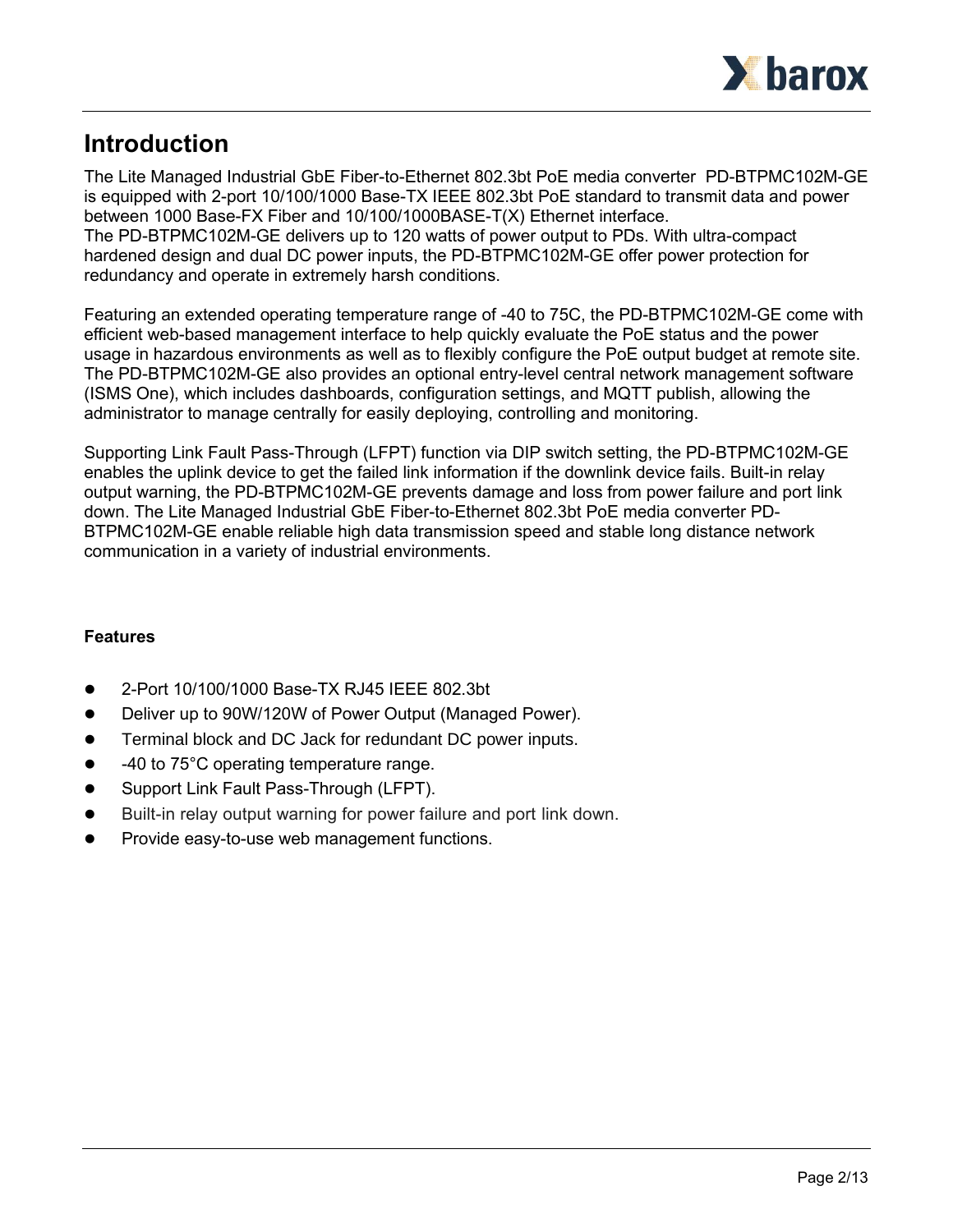

#### **Power connection**

The PoE injector provides dual DC power input for redundancy. Each power input voltage depends on the situation of power budget to select the voltage range.

Hardware Description

| <b>Model Name</b>    | PD-BTPMC102M-GE                |
|----------------------|--------------------------------|
| <b>LAN</b> Interface | 2 ports<br>10/100/1000 Base-TX |
| Power Budget         | 120 Watts                      |
| <b>Voltage Range</b> | $48V(3A) \sim 56V(2.5A)$       |



On the top panel the following interfaces are placed:

- ⚫ Wiring the Alarm Contact.
- ⚫ Wiring the Power Inputs.
- ⚫ DIP Switch Setting.
- ⚫ Reset Configuration.
- ⚫ Grounding Connection.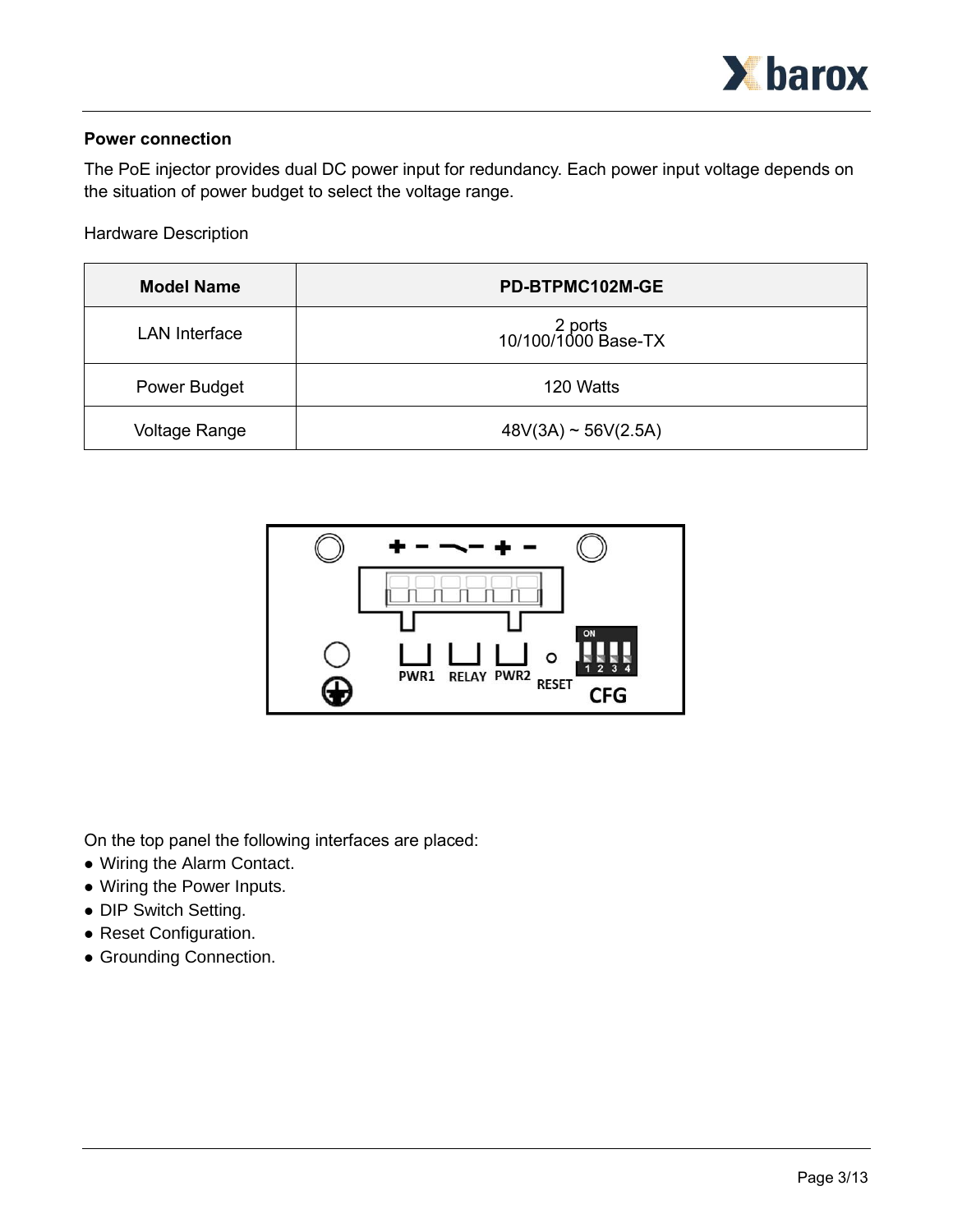

## **Wiring the Alarm Contact**

The alarm contact wires are at the two middle contacts of the 6-contact terminal block connector. The two wires attached to the fault contacts form an open circuit when detecting the fault status of the power failure or the Ethernet port link fails.

*\*Note:* Only use cooper conductors. (12~24 AWG wire gauge, 5.2kgf-cm (MAX) torque.)



**Two Alarm Contact Wires** 

#### **Wiring the Power Inputs**

The power contact wires at the two right and two left sides of the 6-contact terminal block connector are used for two DC Inputs.

**STEP 1:** Insert the positive/negative DC wires into to the V+/V- terminals for power 1 and power 2.

**STEP 2:** Tighten the wire-clamp screws for avoiding the DC wires loosening by using a small flat-blade screwdriver.

#### *\*Note:*

- Please check the DC power source voltage is stable before connecting.
- Only use cooper conductors. (12~20 AWG wire gauge, 5.2kgf-cm (MAX) torque.)

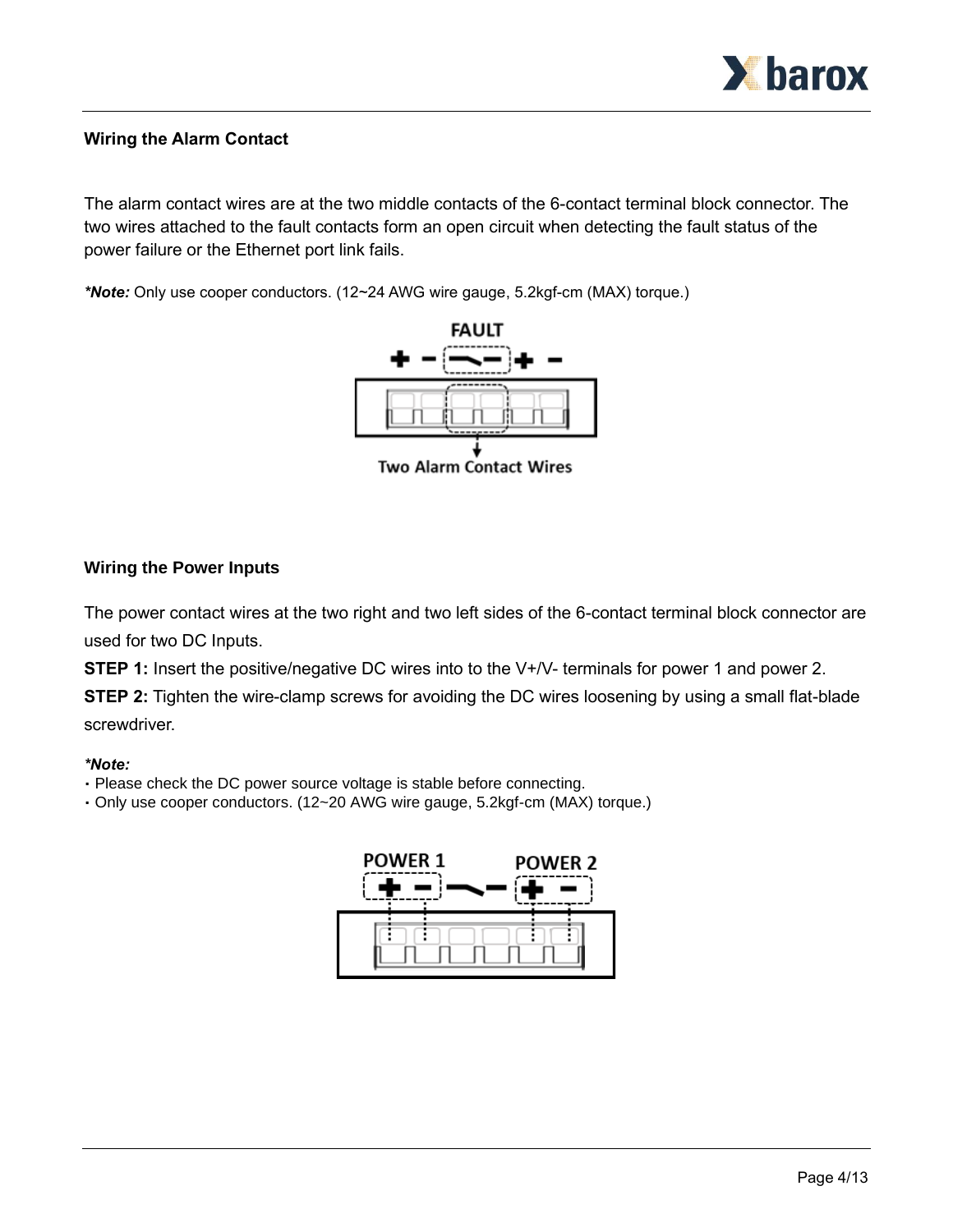

# **Installation Procedures DIN RAIL**

## **Mounting Step**

STEP 1: Hook the unit over the DIN Rail.

STEP 2: Push the bottom of the unit towards the DIN Rail until it snaps into place.

# **Removal Step**

STEP 1: Push the unit down to free the bottom of the DIN Rail.

STEP 2: Rotate the bottom of the unit away from the DIN Rail.

STEP 3: Unhook top of unit from DIN Rail.



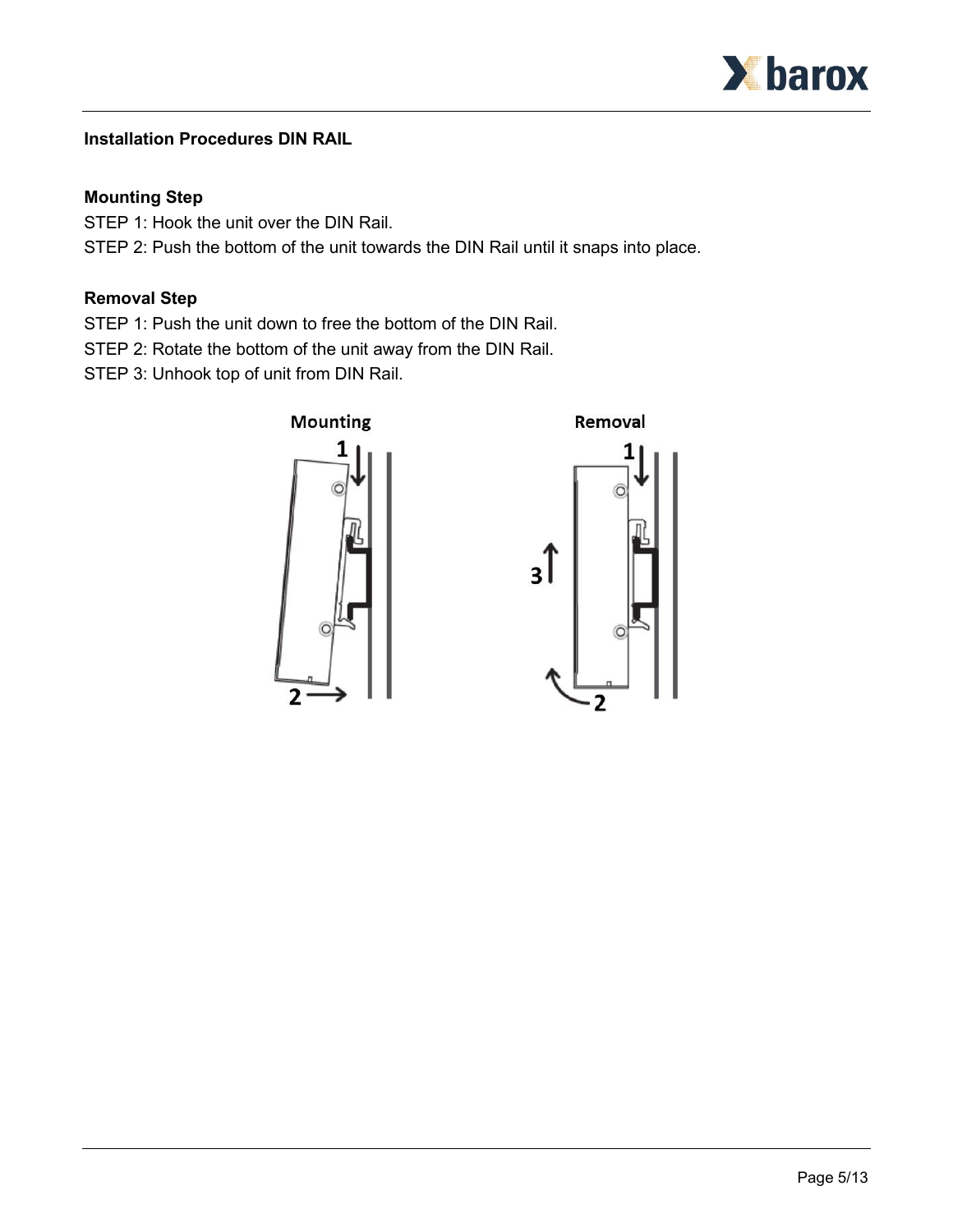

# **LED Definition**

| <b>LED</b>       | <b>Color</b> | <b>State</b>    | <b>Description</b>                    |
|------------------|--------------|-----------------|---------------------------------------|
| PWR <sub>1</sub> | Green        | <b>ON</b>       | Power is provided from power input 1. |
| PWR <sub>2</sub> | Green        | <b>ON</b>       | Power is provided from power input 2. |
| <b>SYS</b>       | Green        | <b>ON</b>       | System is working.                    |
| <b>ALARM</b>     | Red          | <b>ON</b>       | Alarm happens.                        |
| PoF1             | Green        | <b>ON</b>       | Power output is on port 1.            |
| PoE2             | Green        | <b>ON</b>       | Power output is on port 2.            |
| <b>SFP 1000</b>  | Green        | <b>ON</b>       | SFP is at 1000Mbps.                   |
| <b>SFP 100</b>   | Green        | <b>ON</b>       | SFP is at 100Mbps.                    |
| <b>LAN 1000</b>  | Green        | <b>ON</b>       | Link speed is at 1000Mbps.            |
|                  | Green        | <b>Blinking</b> | Data is transmitting.                 |
| LAN 10/100       | Yellow       | <b>ON</b>       | Link speed is at 10/100Mbps.          |
|                  | Yellow       | <b>Blinking</b> | Data is transmitting.                 |

The function of each LED indicator on the front panel is described in the table below.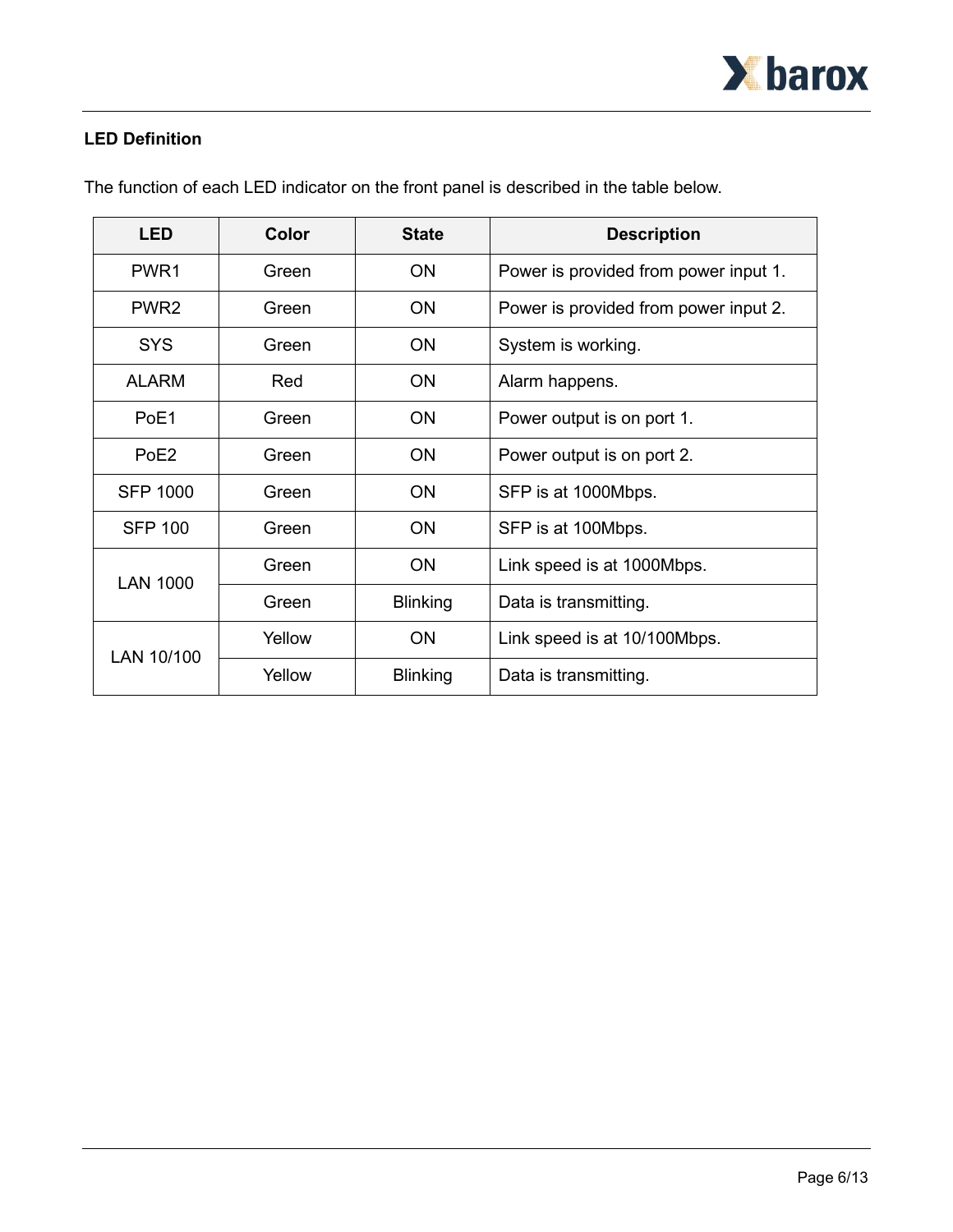

# **DIP Switch Configuration**

There are four settings for DIP switch, including Relay, LFPT, PoE, and SFP. The configuration of DIP switch is described in the table below.

| Relay<br>LFPT     | * <b>Note:</b> There are four white buttons for DIP switch. Moving the white button<br>up position, its setting is "ON". Moving the white button down<br>position, its setting is "OFF". |
|-------------------|------------------------------------------------------------------------------------------------------------------------------------------------------------------------------------------|
| PoE<br><b>SFP</b> | Button:<br><b>THE Setting</b><br>Button : 1<br>Setting<br><b>FOFF</b><br>Down :<br>Up                                                                                                    |

| <b>DIP</b>     | <b>Mode</b>                                                                                                                                                                                       | <b>ON</b>                                                                                                                                                                                                                                                                                                                                           | <b>OFF</b>                                 |
|----------------|---------------------------------------------------------------------------------------------------------------------------------------------------------------------------------------------------|-----------------------------------------------------------------------------------------------------------------------------------------------------------------------------------------------------------------------------------------------------------------------------------------------------------------------------------------------------|--------------------------------------------|
| 1<br>Relay     | • The hardware device is set to ON mode, and<br>Alarm Relay Output is enabled. If using web<br>page to control Alarm Output and the mode is<br>set to ON, Alarm Relay Output can be set to        |                                                                                                                                                                                                                                                                                                                                                     |                                            |
|                | enable or disable in web page.<br>• If the device power is failure or the Ethernet port<br>link fails, the relay activates alarm and the fault<br>LED lights up. Relay contact is normally close. | Disable Alarm Output.                                                                                                                                                                                                                                                                                                                               |                                            |
| $\overline{2}$ | <b>LFPT</b>                                                                                                                                                                                       | • The hardware device is set to ON mode, and<br>LFPT function is enabled. If using web page to<br>control LFPT function and the mode is set to ON,<br>LFPT function can be set to enable or disable in<br>web page.<br>• The function is to pass link failure alarm to the<br>downstream device when the upstream device<br>has link failure alarm. | Disable LFPT<br>(Link Fault Pass-through). |
| 3              | <b>PoE</b>                                                                                                                                                                                        | • The hardware device is set to ON mode, and<br>PoE Output is enabled. If using web page to<br>control PoE Output and the mode is set to ON,<br>PoE output function can be set to enable or<br>disable in web page.                                                                                                                                 | Disable PoE Output.                        |
| 4              | <b>SFP</b>                                                                                                                                                                                        | • Use web page to control SFP mode. (Support<br>1000M/100M only.)                                                                                                                                                                                                                                                                                   | Force SFP port to 1000M.                   |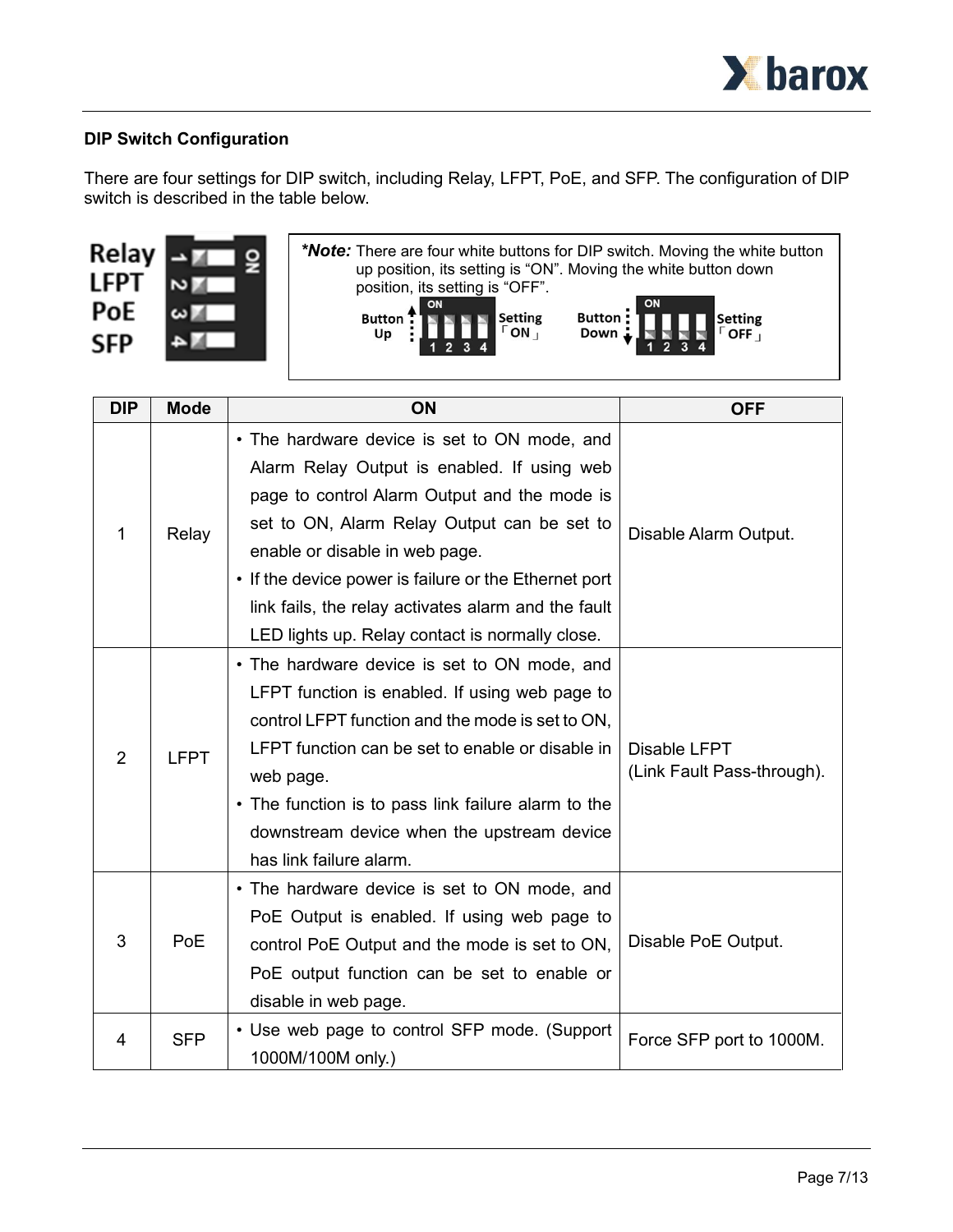

#### **Access the Web Configurator**

After properly connecting the hardware as previously explained. Launch your web browser and enter [http://192.168.1.1](http://192.168.1.1/) as URL. The default IP address, username, and password are as follows.

- ⚫ Default IP Address: 192.168.1.1
- Default Username: admin
- ⚫ Default Password: 2wsx#EDC

Please fill in the default username **admin** and the default password **2wsx#EDC**, and then click Login. For the system security, changing the default password is strongly suggested after configuration. You can go to the **User** setting to reset.

#### *\*Note:*

- The device only supports one web session.
- The timeout of web session is 15 minutes.

The system information is shown as below. This section includes Hardware MCSV, Software MCSV, Software Version, PSE Software Version, MAC Address, Serial Number, Current Time, and System Up Time.

| <b>Status</b><br>Config/Interface | <b>System Information</b><br><b>System</b> |                                 |  |  |  |  |
|-----------------------------------|--------------------------------------------|---------------------------------|--|--|--|--|
| Config/PSE<br>User                | <b>HW MCSV</b>                             | 00CA000001030DB1                |  |  |  |  |
| Ping                              | SW MCSV                                    | 00CA000001930EEC                |  |  |  |  |
| <b>Load Default</b>               | <b>Software Version</b>                    | V019                            |  |  |  |  |
| <b>Reboot</b>                     | <b>PSE Software Version</b>                | 3.5.2                           |  |  |  |  |
| Logout                            | <b>Mac Address</b>                         | 00:03:79:00:00:01               |  |  |  |  |
|                                   | <b>Serial Number</b>                       | BKLM12345678                    |  |  |  |  |
|                                   | <b>Current Time</b>                        | NA.                             |  |  |  |  |
|                                   | System Up Time                             | 5 days 16 hours 24 mins 57 secs |  |  |  |  |
|                                   | <b>DDM</b>                                 |                                 |  |  |  |  |
|                                   | <b>Exist</b>                               | SFP not exist!                  |  |  |  |  |

# Page 8/13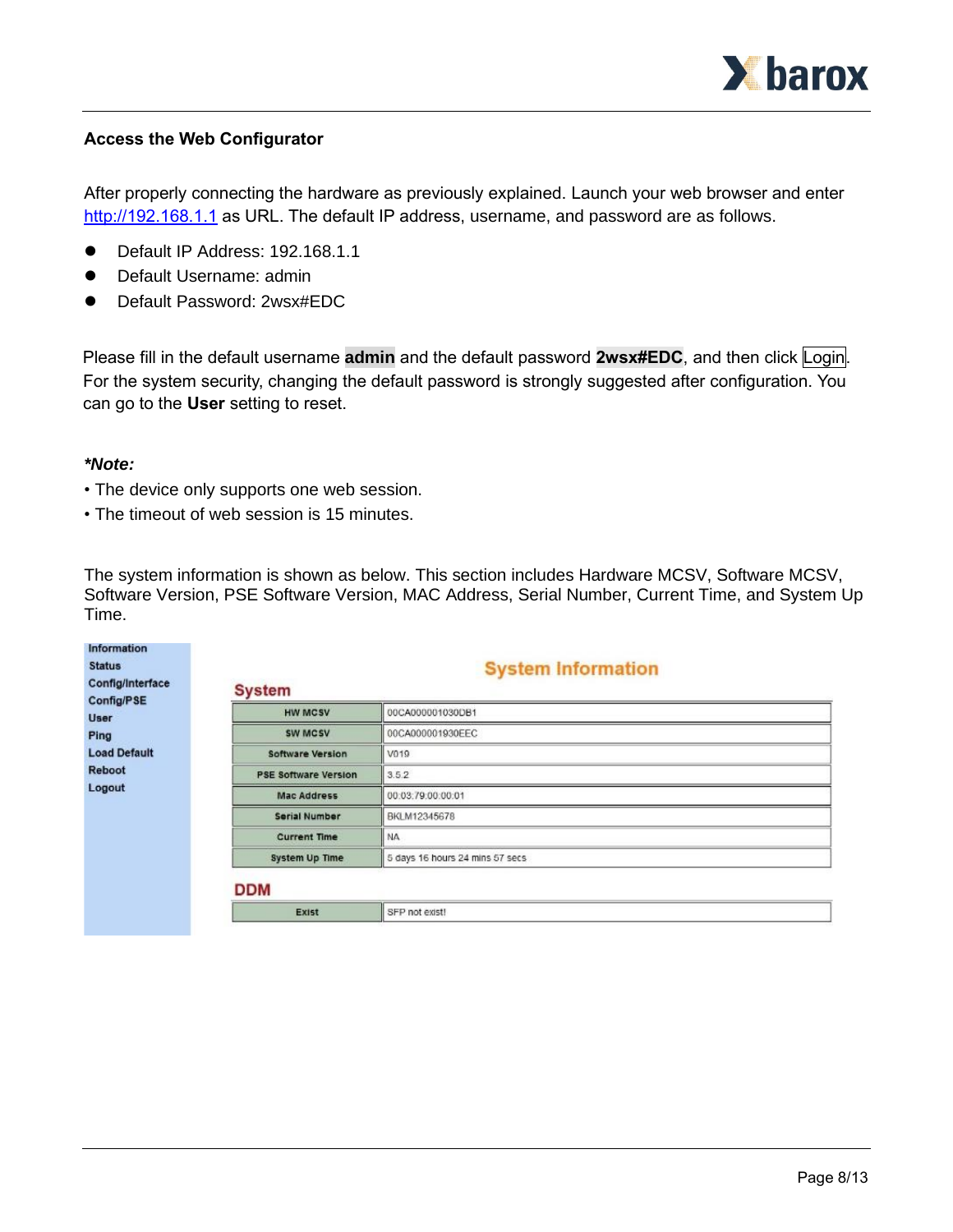

The system status is shown as below. This section includes Switch Port Status, PSE Port Status, Alarm Status, and DIP Switch.

#### Information **Status**

Config/Interface Config/PSE User Ping **Load Default** Reboot Logout

#### **Interface Status**

| Refresh Interval: 5 secs     | $\ddot{}$     | Clear MIB Counters |
|------------------------------|---------------|--------------------|
| <b>Interface Status</b>      |               |                    |
| Lan IP Address               | 192.168.1.1   |                    |
| <b>Lan IP Netmask</b>        | 255.255.255.0 |                    |
| <b>Lan Gateway Address</b>   | 192.168.1.254 |                    |
| <b>DNS Primary Address</b>   | 8.8.8.8       |                    |
| <b>DNS Secondary Address</b> |               |                    |

#### **Switch Port Status**

|                  |                  | <b>Receive Packets</b> |                |                  | <b>Transmit Packets</b> |                |                    |  |
|------------------|------------------|------------------------|----------------|------------------|-------------------------|----------------|--------------------|--|
| Port             | <b>Broadcast</b> | <b>Multicast</b>       | <b>Unicast</b> | <b>Broadcast</b> | <b>Multicast</b>        | <b>Unicast</b> | <b>Link Status</b> |  |
| <b>Mamt</b>      | 24802            |                        | 5234           | 20891            | 11605                   | 5280           | 100M/Full          |  |
| <b>SFP</b>       | 19441            |                        | 1200           | 26252            | 11598                   | 1265           | 1G/Full            |  |
| Lan <sup>1</sup> | 1421             | 11315                  | 5638           | 44134            |                         | 5475           | 1G/Full            |  |
| Lan2             | 29               | 283                    | 458            | 76               |                         | 510            | 1G/Full            |  |

#### **PSE Port Status (Temperature=64°C)**

| Port | <b>Detect Class</b> | <b>Request Power</b> | <b>Assign Power</b> | Voltage | Current | Power |
|------|---------------------|----------------------|---------------------|---------|---------|-------|
| Lan1 | Class-8             | 90.0W                | 90.0W               | 54.3V   | 1679mA  | 90.8W |
| Lan2 | Class-4             | 30.0W                | 30.0W               | 54.4V   | 546mA   | 29.4W |

#### **Alarm Status**

| <b>Relay Alarm</b> |  | 89 |  |  |
|--------------------|--|----|--|--|
| <b>Alarm Led</b>   |  |    |  |  |

#### **Dip Switch**

| <b>Relay Alarm</b> | <b>LFP Mode</b> | <b>PoE Power</b> | <b>SFP Mode</b> |
|--------------------|-----------------|------------------|-----------------|
| <b>Disabled</b>    | <b>Disabled</b> | Power Off        | 1000M           |
| By SW              | By SW           | By SW            | By SW           |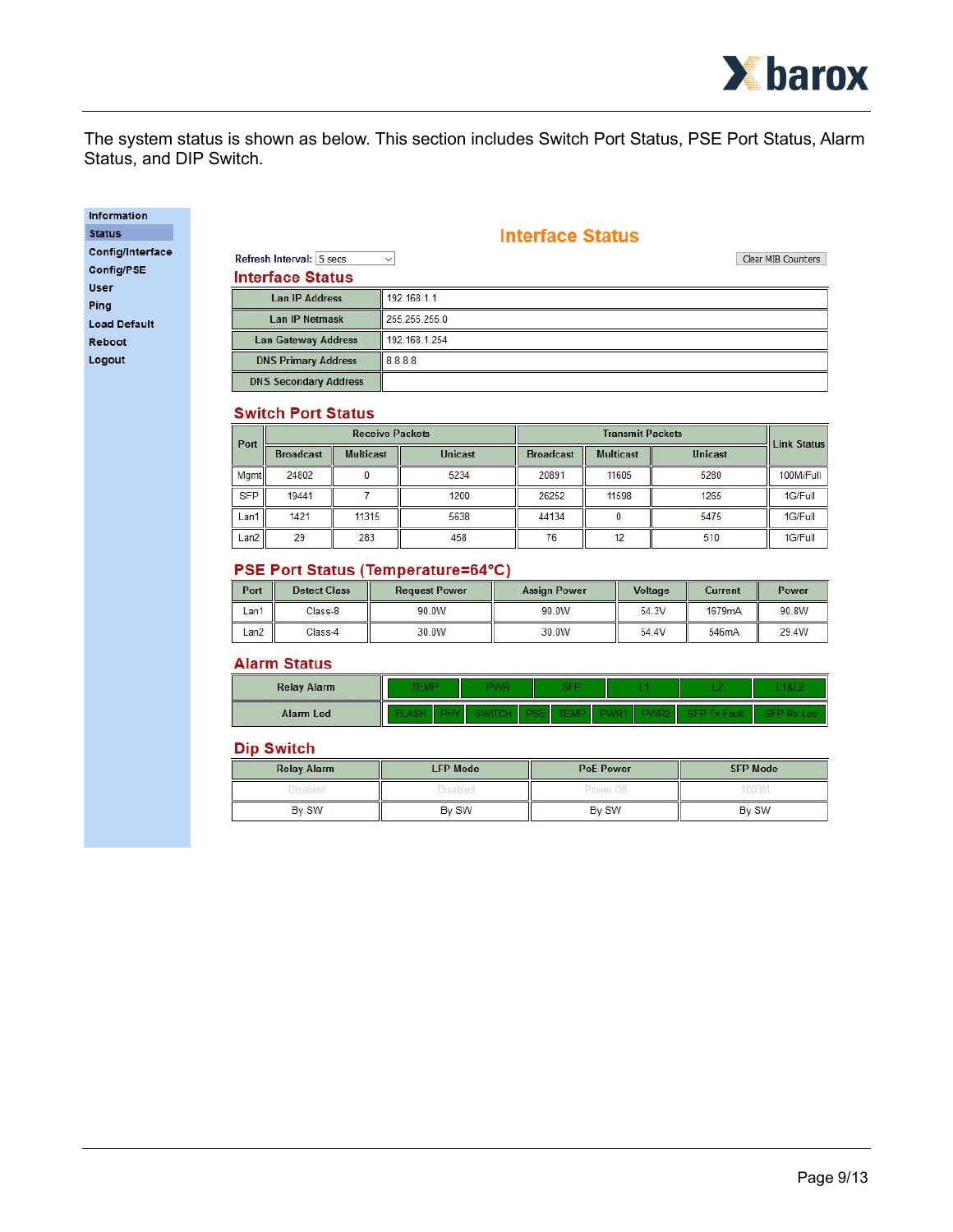

The device setting is shown as below. This section includes LAN Setting, SNTP Setting, and MISC Setting.

| <b>Information</b><br><b>Status</b><br>Config/Interface | <b>Lan Setting</b>                      |                     |              | <b>Device Setting</b> |    |    |                  |
|---------------------------------------------------------|-----------------------------------------|---------------------|--------------|-----------------------|----|----|------------------|
| Config/PSE                                              | <b>Dhcp Client Mode</b>                 | Disable             | $\checkmark$ |                       |    |    |                  |
| <b>User</b><br>Ping                                     | <b>IP Address</b>                       | 192.168.1.1         |              |                       |    |    |                  |
| <b>Load Default</b>                                     | <b>IP Netmask</b>                       | 255.255.255.0       |              |                       |    |    |                  |
| <b>Reboot</b>                                           |                                         |                     |              |                       |    |    |                  |
|                                                         | <b>Gateway Address</b>                  | 192.168.1.254       |              |                       |    |    |                  |
| Logout                                                  | <b>DNS Primary</b>                      | 8.8.8.8             |              |                       |    |    |                  |
|                                                         | <b>DNS Secondary</b>                    |                     |              |                       |    |    |                  |
|                                                         | <b>SNTP Setting</b><br><b>Time Zone</b> | UTC+00:00           | $\checkmark$ |                       |    |    |                  |
|                                                         | <b>Sntp Server</b>                      | pool.ntp.org        |              |                       |    |    |                  |
|                                                         | PC Time                                 | 2020/05/06 10:47:17 | Manual Sync  |                       |    |    |                  |
|                                                         | <b>MISC Setting</b>                     |                     |              |                       |    |    |                  |
|                                                         | <b>Relay Alarm Mode</b>                 | Enable              | $\checkmark$ |                       |    |    |                  |
|                                                         |                                         | <b>TEMP</b>         | <b>PWR</b>   | <b>SFP</b>            | L1 | L2 | <b>L1&amp;L2</b> |
|                                                         | <b>Relay Alarm Event</b>                | ☑                   | ☑            | с                     | □  | □  | □                |
|                                                         | <b>Link Fault Pass Through</b>          | Enable              | $\checkmark$ |                       |    |    |                  |
|                                                         | <b>SFP Mode</b>                         | 1000M               | $\checkmark$ |                       |    |    |                  |
|                                                         | Cancel<br>Apply                         |                     |              |                       |    |    |                  |

- ⚫ The SNTP server is necessary when PoE scheduling mode is on.
- ⚫ The situation of Relay Alarm Event is described in the table below.

| <b>Item</b>      | <b>Description</b>                                                                                                                                                                               |
|------------------|--------------------------------------------------------------------------------------------------------------------------------------------------------------------------------------------------|
| Temp             | . When the temperature is over 110 degrees C, the relay alarm event is enabled.<br>. The relay alarm event will return to the normal status when the temperature<br>is small than 100 degrees C. |
| <b>PWR</b>       | When the power is failure from Power Input 1 or Power Input 2, the relay alarm<br>event is on.                                                                                                   |
| <b>SFP</b>       | When SFP link is disconnected, the relay alarm event is on.                                                                                                                                      |
| L1               | When the Ethernet link from port 1 is disconnected, the relay alarm event is on.                                                                                                                 |
| L <sub>2</sub>   | When the Ethernet link from port 2 is disconnected, the relay alarm event is on.                                                                                                                 |
| <b>L1&amp;L2</b> | When the Ethernet links from both port 1 and port 2 are disconnected, the relay<br>alarm event is on.                                                                                            |
|                  |                                                                                                                                                                                                  |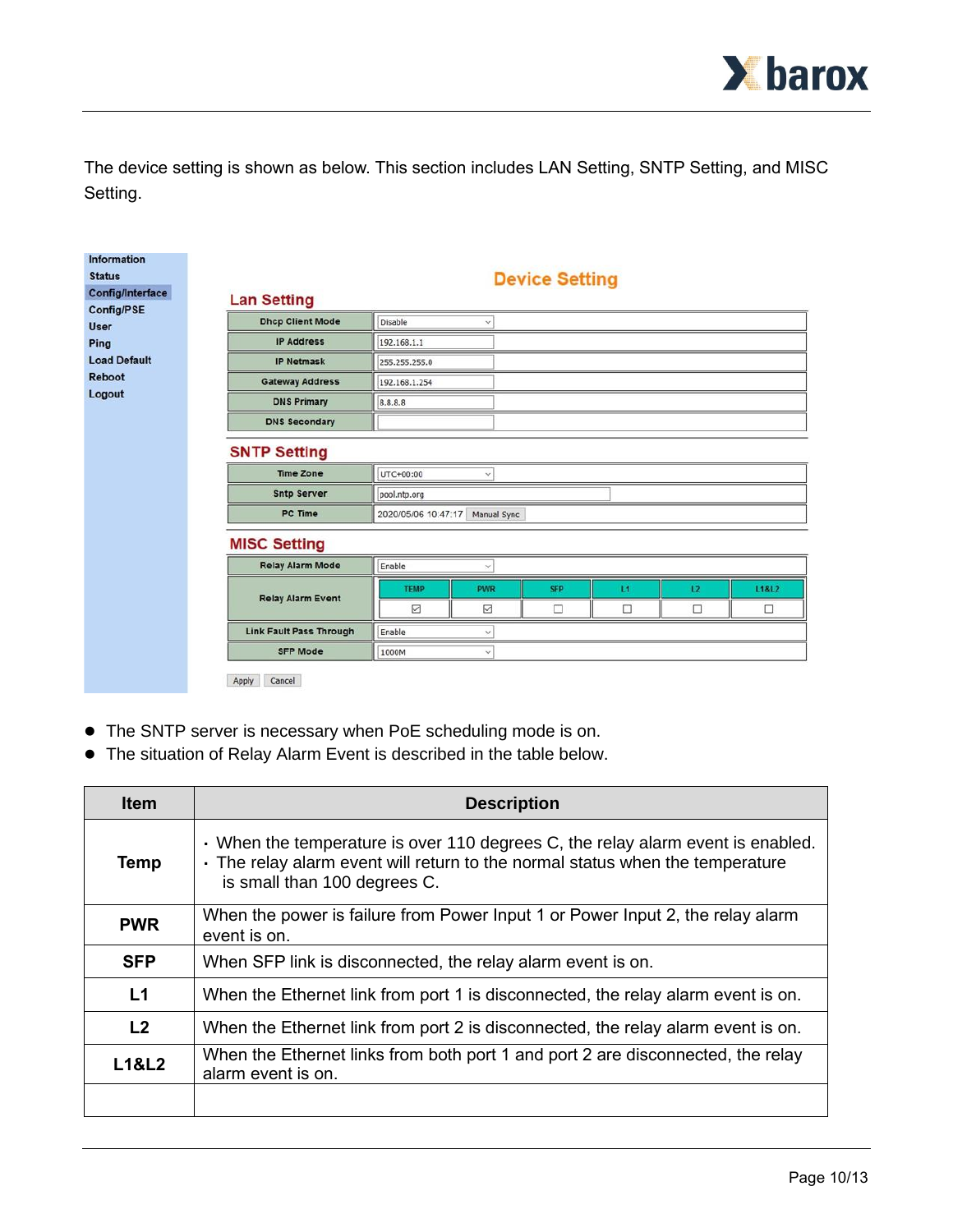

The PSE configuration is shown as below. This section includes Port Link Speed, and PSE Setting.

| <b>Status</b><br>Config/Interface |                                    | Lan <sub>1</sub>                                                                           | Lan <sub>2</sub>                                                            |  |
|-----------------------------------|------------------------------------|--------------------------------------------------------------------------------------------|-----------------------------------------------------------------------------|--|
| Config/PSE                        | Link Speed                         | Auto<br>$\sim$                                                                             | Auto<br>$\mathcal{M}$                                                       |  |
| <b>User</b><br>Ping               | <b>PSE Setting</b>                 |                                                                                            |                                                                             |  |
| <b>Load Default</b>               |                                    | Lan <sub>1</sub>                                                                           | Lan <sub>2</sub>                                                            |  |
| <b>Reboot</b>                     | Legacy                             | D                                                                                          | □                                                                           |  |
| Logout                            | <b>Power Budget</b>                | 90W<br>30W<br>$\sim$<br>$\checkmark$                                                       |                                                                             |  |
|                                   | <b>Keep Alive Enable</b>           |                                                                                            | г                                                                           |  |
|                                   | <b>Keep Alive IP Address</b>       |                                                                                            |                                                                             |  |
|                                   | <b>Scheduling Mode</b>             |                                                                                            |                                                                             |  |
|                                   | <b>Scheduling Match Power Mode</b> | Off<br>$\sim$                                                                              | Off<br>$\omega$                                                             |  |
|                                   | <b>Scheduling (Days of Week)</b>   | Mon<br>Tue<br>Wed<br>Sat<br>Fri<br>Sun<br>Thu<br>Ø<br>☑<br>M<br>$\triangleright$<br>V<br>Ш | Sat<br>Mon<br>Wed<br>Eri<br>Sun<br>Tue<br>Thu<br>α<br>☑<br>Z<br>☑<br>V<br>M |  |
|                                   | <b>Scheduling Time(From/To)</b>    | $17 \vee$<br>$30 \vee$<br>$30 \vee$<br>TO<br>$08 \times$                                   | $17 \times 30 \times$<br>$08 \vee$<br>$30 \vee$<br>TO                       |  |

## For the PSE Setting, there are some principles to describe in the table below.

| <b>Item</b>                            | <b>Description</b>                                                                                                                                                                                                                                                                                                                                                                                                                                                                                                        |                                       |  |
|----------------------------------------|---------------------------------------------------------------------------------------------------------------------------------------------------------------------------------------------------------------------------------------------------------------------------------------------------------------------------------------------------------------------------------------------------------------------------------------------------------------------------------------------------------------------------|---------------------------------------|--|
| <b>Power Budget</b>                    | . The total maximum power budget is 120W.<br>The valid power budget is as follows.<br>LAN <sub>1</sub><br>30W<br>60W<br>90W                                                                                                                                                                                                                                                                                                                                                                                               | LAN <sub>2</sub><br>90W<br>60W<br>30W |  |
| <b>Keep Alive</b><br>Enable            | When the mode is enabled, the device will have the following status.<br>• Step1: Power on device and wait 90 seconds.<br>• Step2: When Ethernet link is connected, the device will send the ping<br>request every 15 seconds.<br>• Step3: When the ping response is received, reset the ping counter and<br>go to Step2. Otherwise, increase the ping counter.<br>• Step4: When the ping counter is over three times, cut off the port power.<br>. Step5: Wait 30 seconds, then the power is on the port and go to Step1. |                                       |  |
| <b>Keep Alive IP</b><br><b>Address</b> | Keep Alive IP is the IP of device connected to the port.                                                                                                                                                                                                                                                                                                                                                                                                                                                                  |                                       |  |
|                                        |                                                                                                                                                                                                                                                                                                                                                                                                                                                                                                                           |                                       |  |

This section allows you to set up and change your username and password for different level users. The users setting is shown in the interface as below.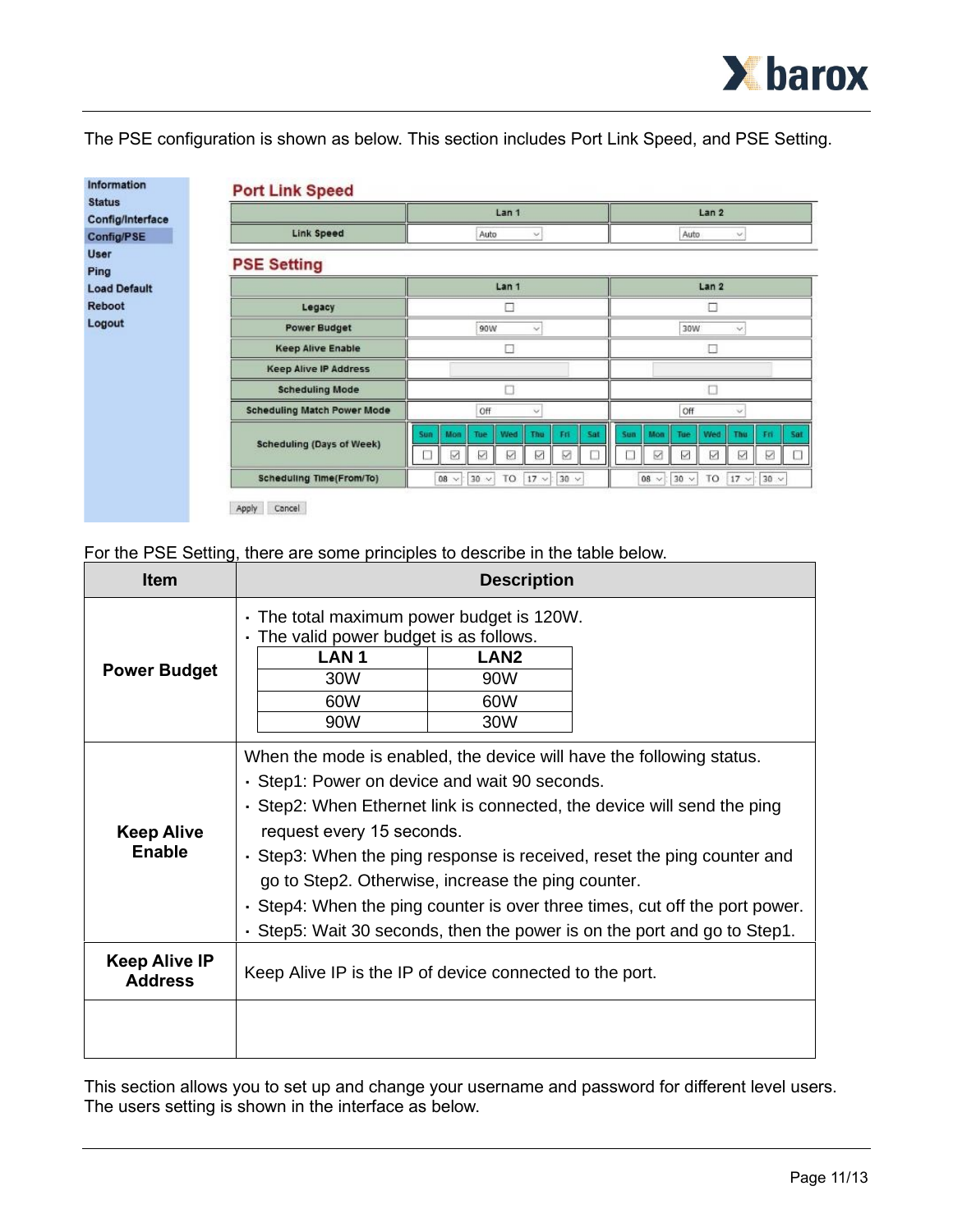

| <b>Information</b><br><b>Status</b><br>Config/Interface<br>Config/PSE |                | <b>Users</b><br><b>Users Setting</b> |          |                        |               |
|-----------------------------------------------------------------------|----------------|--------------------------------------|----------|------------------------|---------------|
| <b>User</b>                                                           | Index          | <b>Username</b>                      | Password | <b>Retype Password</b> | Level         |
| <b>Load Default</b>                                                   |                | root                                 |          |                        | Administrator |
| Reboot                                                                | $\overline{ }$ | test                                 |          |                        | Normal        |
| Logout                                                                | 3              | guest                                |          |                        | Guest         |
|                                                                       | Apply          | Cancel                               |          |                        |               |

The Ping Setting is shown in the interface as below.

| Information         |                     |                         |                     |  |
|---------------------|---------------------|-------------------------|---------------------|--|
| <b>Status</b>       |                     |                         | <b>Ping Setting</b> |  |
| Config/Interface    | <b>Ping Setting</b> |                         |                     |  |
| Config/PSE          |                     |                         |                     |  |
| <b>User</b>         | Host                | www.yahoo.com           |                     |  |
| Ping                | Length              | 100                     | (01472)             |  |
| <b>Load Default</b> | Count               | $\overline{\mathbf{3}}$ | (110)               |  |
| Reboot              |                     |                         |                     |  |
| Logout              |                     |                         |                     |  |
|                     |                     |                         |                     |  |
|                     |                     |                         |                     |  |
|                     |                     |                         |                     |  |
|                     |                     |                         |                     |  |
|                     |                     |                         |                     |  |
|                     |                     |                         |                     |  |
|                     |                     |                         |                     |  |
|                     |                     |                         | af.                 |  |
|                     | Start<br>Stop       |                         |                     |  |

Reload the device default configuration.

After clicking **Load Default** item, it will be shown the interface as below to make sure if you are ready to load or not.

| 192.168.1.1 says |    |        |
|------------------|----|--------|
| Are you sure?    |    |        |
|                  | OK | Cancel |

Reboot the device.

After clicking **Reboot** item, it will be shown the interface as below to make sure if you are ready to reboot or not.